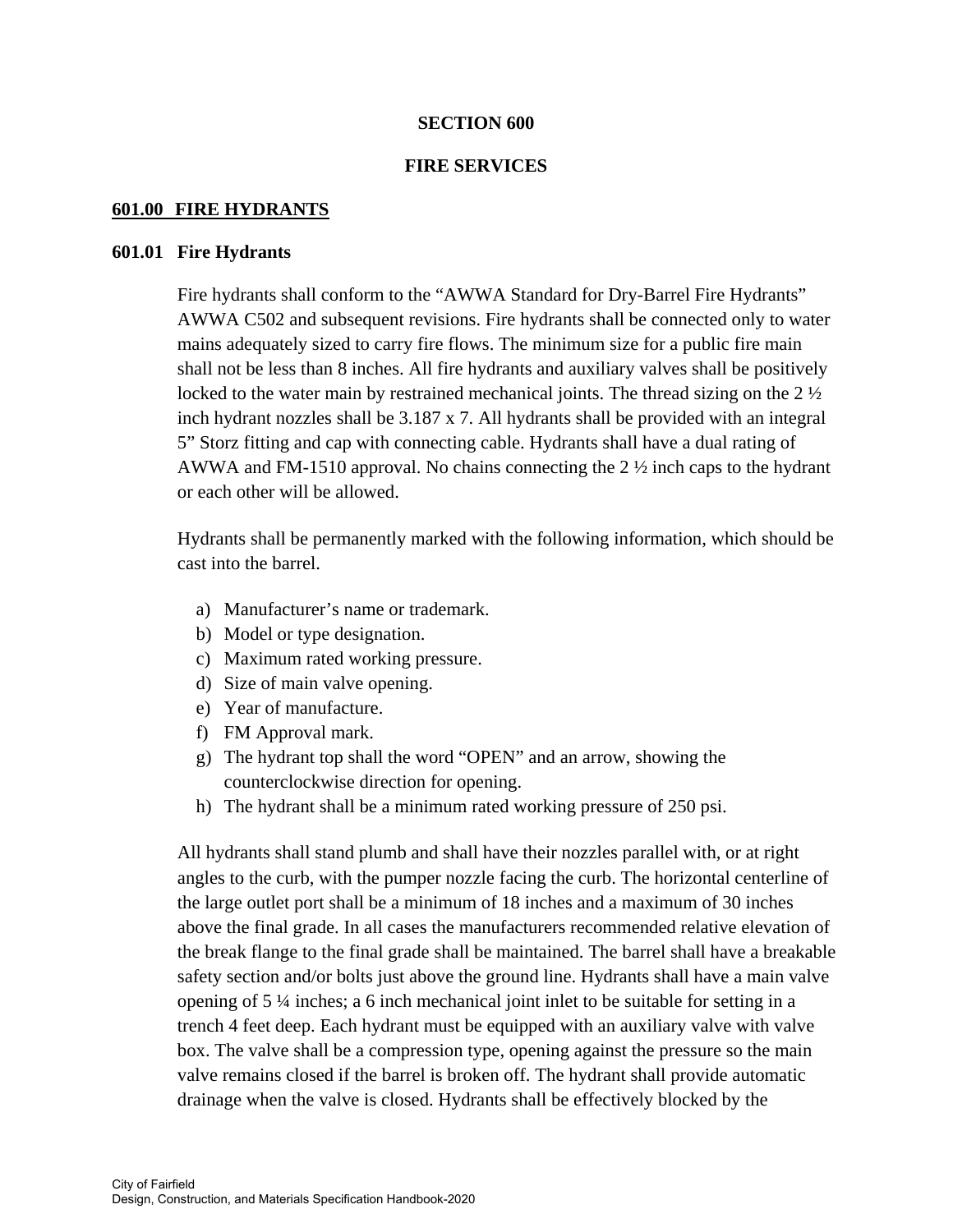placement of concrete thrust-blocking, or approved mechanical anchor. **See the Fire Hydrant Installation drawings on Pages 17 and 18 of the Standard Construction Drawings.** All underground water service pipe systems shall be thoroughly flushed before connection to any fire suppression system. **Refer to the "Disinfection of Water Mains" section 411.01.** 

# **601.02 Color of Hydrants**

 Fire hydrants shall be coated by the manufacturer as per the City of Fairfield requirements with industrial epoxy exterior grade paint. Public fire hydrants shall be painted OSHA safety yellow. Private fire hydrants shall be painted OSHA safety red.

### **601.03 Spacing**

- a) Travel distance is defined as the route taken by fire apparatus on any surface to which it can support the weight of a fire apparatus not to be less than 75,000 lbs.
- b) Spacing of fire hydrants shall be 400' in public rights-of-way.
- c) In residential zoned areas, hydrants must be within 800 feet travel distance to a building with a flow rate of at least 1000 gpm.
- d) In commercial and industrial zoned areas, hydrants must be within 400 feet of travel distance to all areas of the building with a flow rate of at least 1000 gpm. If the building is equipped throughout with an approved sprinkler system, the distance may be increased to 600 feet.
- e) The number of hydrants to be provided shall be based on the required fire flow which also will be based on building construction and occupancy use.
- f) All dead-end water mains shall have a hydrant. If the potential exists for an extension of the dead-end water main, a main line tee, valve and auxiliary valve shall be installed.
- g) All the above-mentioned requirements under hydrant spacing are subject to change by the authority having jurisdiction.

### **601.04 Location**

Fire hydrants shall be located to provide complete accessibility, and minimize the possibility of damage from vehicles or injury to pedestrians. When placed behind a curb, the hydrant barrel shall be set so that the pumper, or hose nozzle cap will be a maximum of 5 feet from the curb area. No fire hydrants shall be installed closer than 2 feet from the curb, street, driveway, or other traffic edge or 5 feet from any driveway apron or cross street. No portion of the hydrant or nozzle cap shall cause an obstruction to a sidewalk, or pedestrian traffic. Fire hydrants that are connected in close proximity to the public main and within the public right of way or public easement shall be considered a public fire hydrant. Fire hydrants that are connected to a private main, or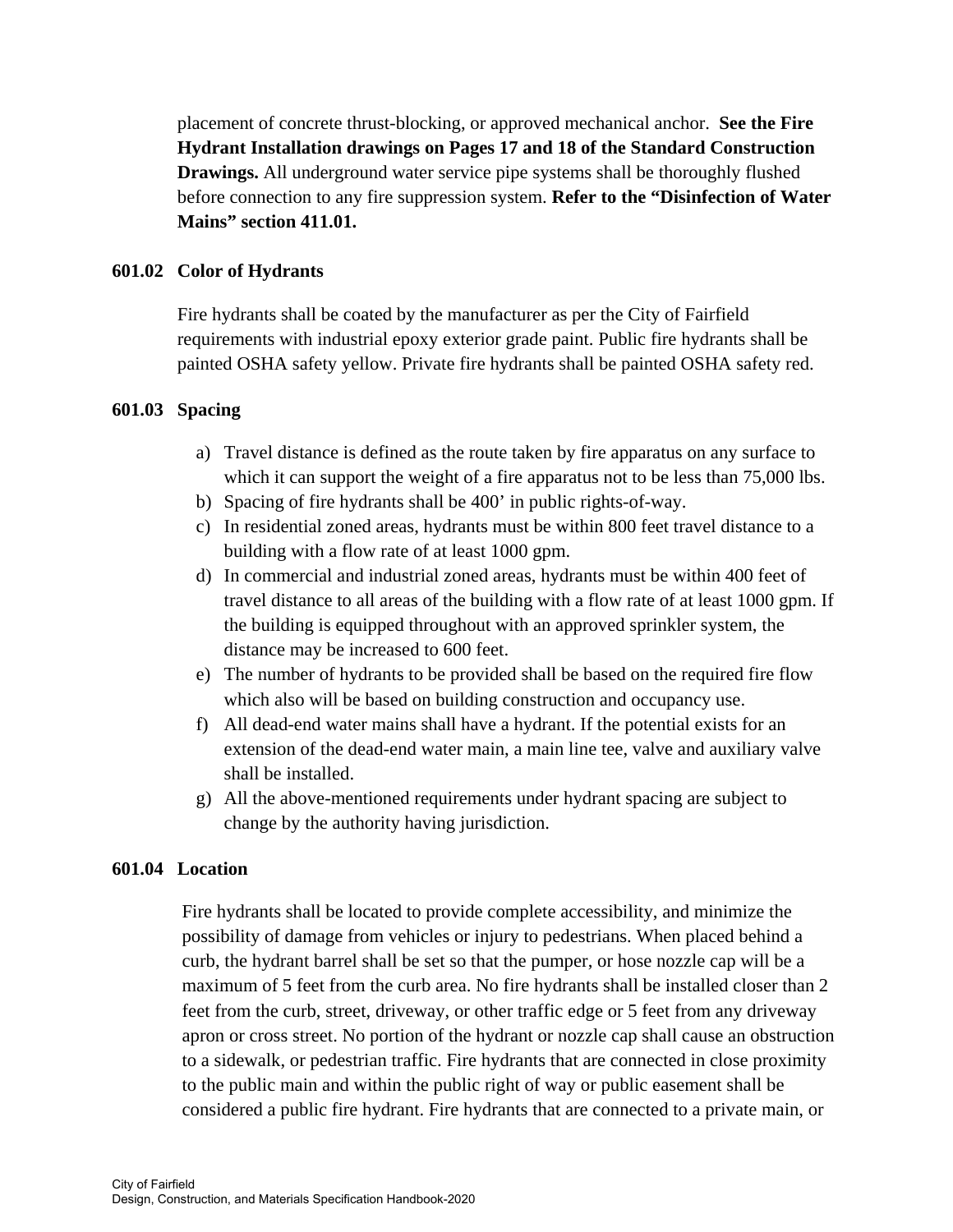that are installed for the sole purpose of fire protection on private property shall be considered privately owned fire hydrants and labeled as such on any plans.

### **601.05 Fire Protection**

 The standard grading schedule of the American Insurance Association, the National Fire Protection Association Standards, and the ISO "*Guide for Determination of Needed Fire Flow*" should be followed in all cases for purposes of fire protection. Water mains that are not intended to carry fire flows, shall not be connected to fire hydrants.

 Hydrants shall be provided in sufficient number and be located in a manner that will enable the needed fire flow to be delivered through hose lines to all exterior sides of any important structure. Hydrants shall conform to NFPA 24, or as directed by the City of Fairfield Fire Department.

### **601.06 Fire Line Vault**

 In all cases a fire line vault is preferred. However, when a structure is more than 200 feet from the public water main, a fire line vault is required. The vault shall be constructed of ODOT QC2 concrete for the accommodation of a DCDA, and shall conform to AWWA C510-92. All pipe and fittings for fire protection purposes shall comply with all applicable NFPA requirements. The pipe supplied from the public main to a point 10 feet beyond the vault shall be Ductile Iron class 53 and comply with Section 402.01 of this specification. Privately owned pipe materials supplied starting 10 feet beyond the vault must comply with all AWWA standards. If a non-metallic fire line is installed after the City's metering device, the fire line shall be buried with a continuous 12 ga tracer wire attached to the crown of the pipe. The tracer wire should be brought to grade in a valve box, meter pit or vault to allow for locating equipment connections. The vault shall have a sump pump or floor drain which must discharge at a point that provides positive drainage away from the vault. The access door to vault shall be an aluminum double hatch door Bilco JD-AL Series or Halliday H-W model. The size of the vault doors shall be determined by the vault proportions and approved by the Public Utilities Director. **See the Fire Line Meter Vault With Double Check Detector Assembly drawing on Page 23 of the Standard Construction Drawings.** 

#### **601.07 Double Check Detector Assembly (DCDA)**

 When it is necessary for any customer to have full line flow for fire protection purposes, there shall be installed in the line a device known as a "Double Check Detector Assembly". A metered by-pass shall be provided of sufficient size to carry normal usage without activating the assembly. The detector check valve shall be as manufactured by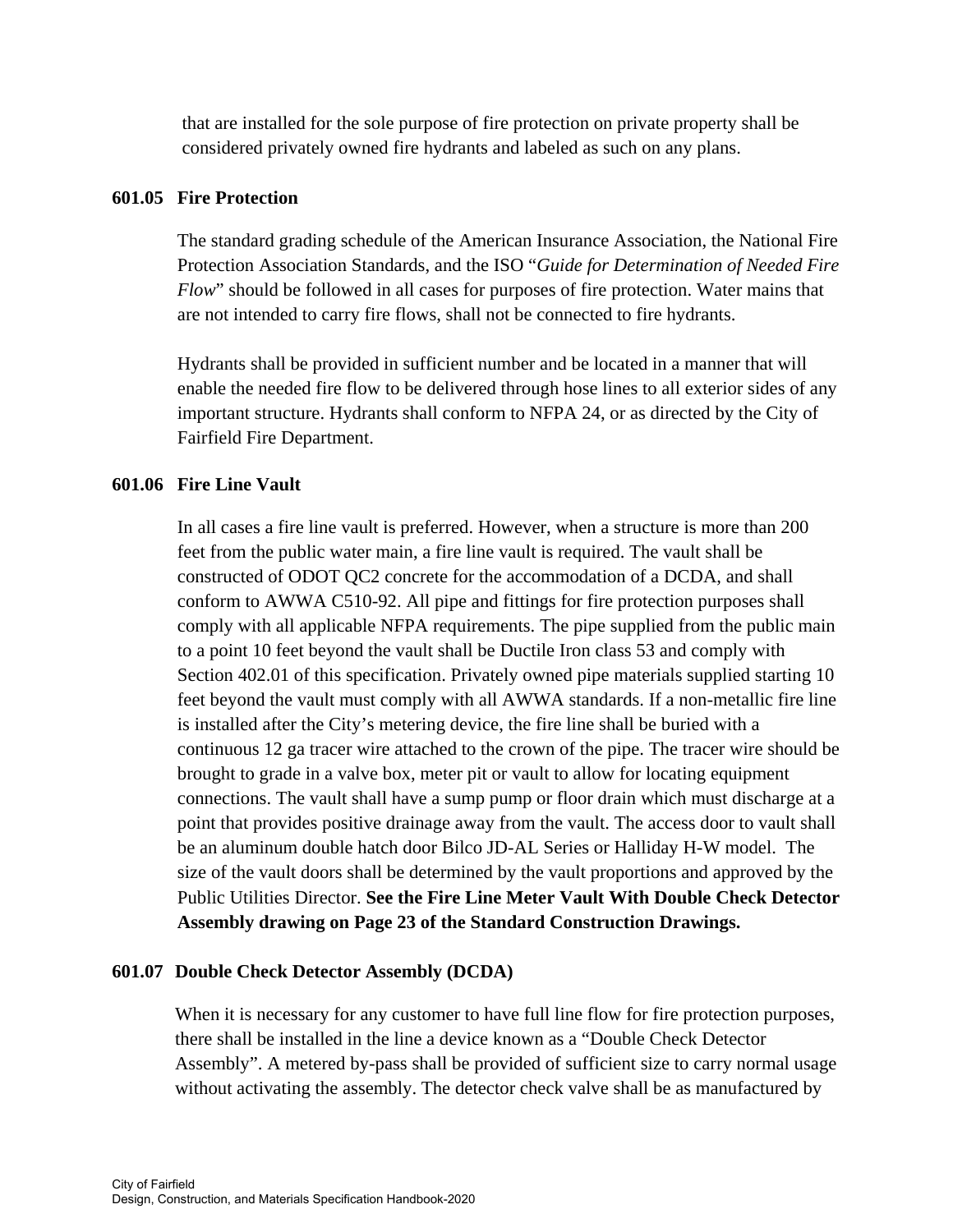Ames, Watts or an approved equal. A full flow meter may be used as approved by the Director of Public Utilities or his/her designee. **See the Double Check Detector Assembly drawings on Pages 22 and 23 of the Standard Construction Drawings.** 

# **601.08 Post Indicator Valve (PIV)**

 Connections to public water systems shall be controlled by post indicator valves of an approved type, and located not less than 40 feet from the protected building. The post indicator valves shall be placed where they will be readily accessible in case of fire. Post indicator valves shall be set so that the top of the post will be 36 inches above the final grade. Included with each PIV shall be a wrench and break away lock. Post indicator valve shall be properly protected against mechanical damage. Post indicator valves shall conform to NFPA 24.

# **601.09 Operating Test**

 Each hydrant and watch valve shall be fully opened and closed under system water pressure, and dry barrel hydrants checked for proper drainage. Where fire pumps are available, this shall be done with the pumps running. All testing shall comply with the most current version of NFPA requirements.

# **601.10 Fire Department Connections (FDC)**

All required fire department connections or hose couplings shall be 5-inch Storz fittings and shall be placed within 100 feet of an accessible fire hydrant. All FDC's shall be red in color and 36 inches to their top elevation. Each FDC shall be clearly labeled with a 12" x 12" reflective sign, which is red in color with 2-inch white lettering. FDC's mounted to a building are not approved. The FDC and PIV shall be located in close proximity to each other as approved by the Fire Chief or his/her designee. **See the Double Check Detector Assembly drawings on Pages 22 and 23 of the Standard Construction Drawings.** 

### **602.00 KNOX BOX DEVICE**

All commercial buildings shall have a Knox Box device for providing Fire Department access. The placement of the Knox Box device shall be approved by the Fire Chief or his/her designee.

# **603.00 EXTERIOR DOOR IDENTIFICATION**

 To aid first responders during emergency situations, educational facilities and other large residential, commercial, or industrial facilities may be required to supply 6-inch